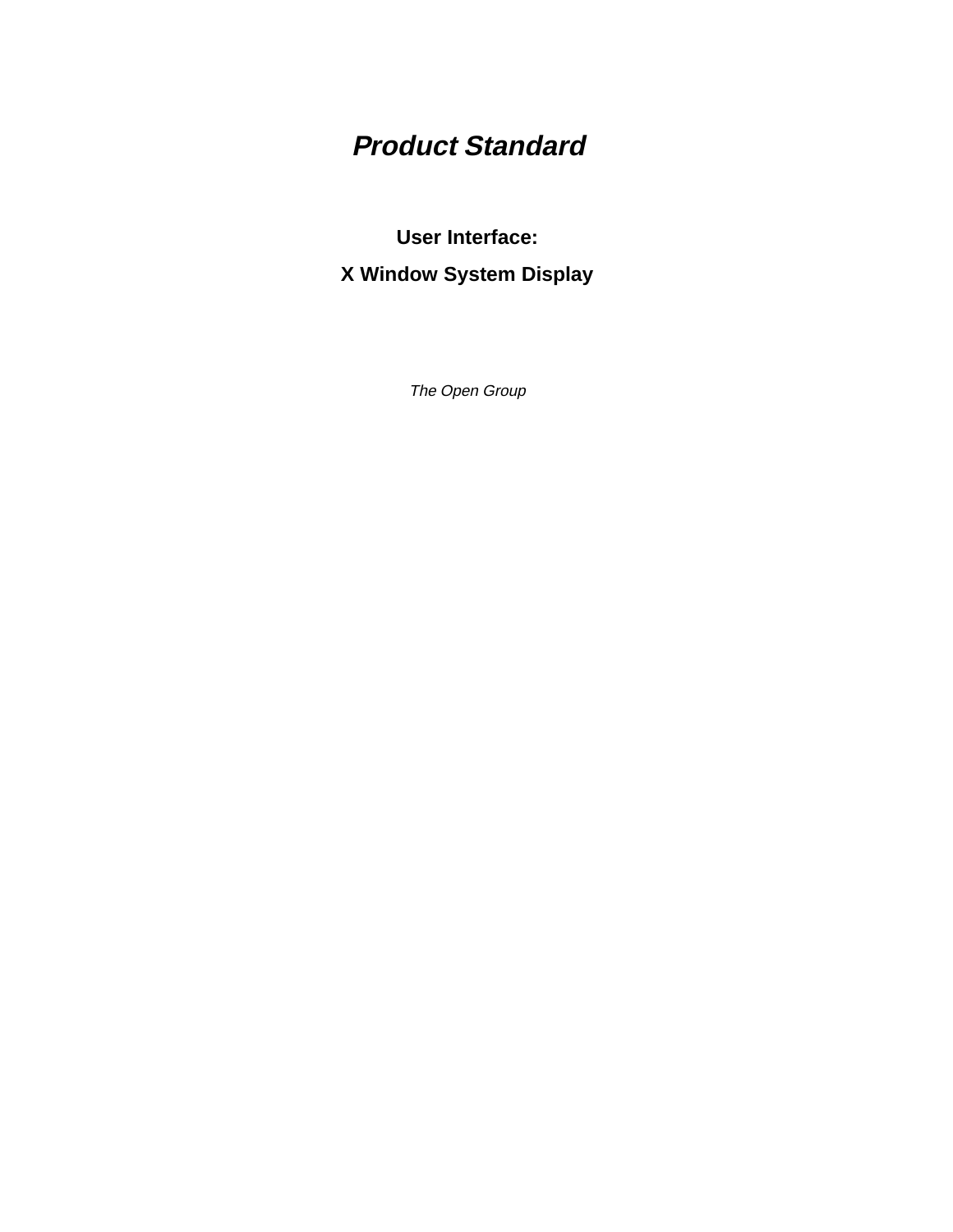Copyright  $\odot$  January 1998, The Open Group

All rights reserved.

No part of this publication may be reproduced, stored in a retrieval system, or transmitted, in any form or by any means, electronic, mechanical, photocopying, recording or otherwise, without the prior permission of the copyright owners.

Motif,  $^{\circledR}$  OSF/1,  $^{\circledR}$  UNIX,  $^{\circledR}$  and the "X Device" $^{\circledR}$  are registered trademarks and IT DialTone<sup>TM</sup> and The Open Group<sup>TM</sup> are trademarks of The Open Group in the U.S. and other countries.

Product Standard User Interface: X Window System Display Document Number: X98UD

Published in the U.K. by The Open Group, January 1998.

Any comments relating to the material contained in this document may be submitted to:

The Open Group Apex Plaza Forbury Road Reading Berkshire RG1 1AX U.K.

Or by email to:

OGSpecs@opengroup.org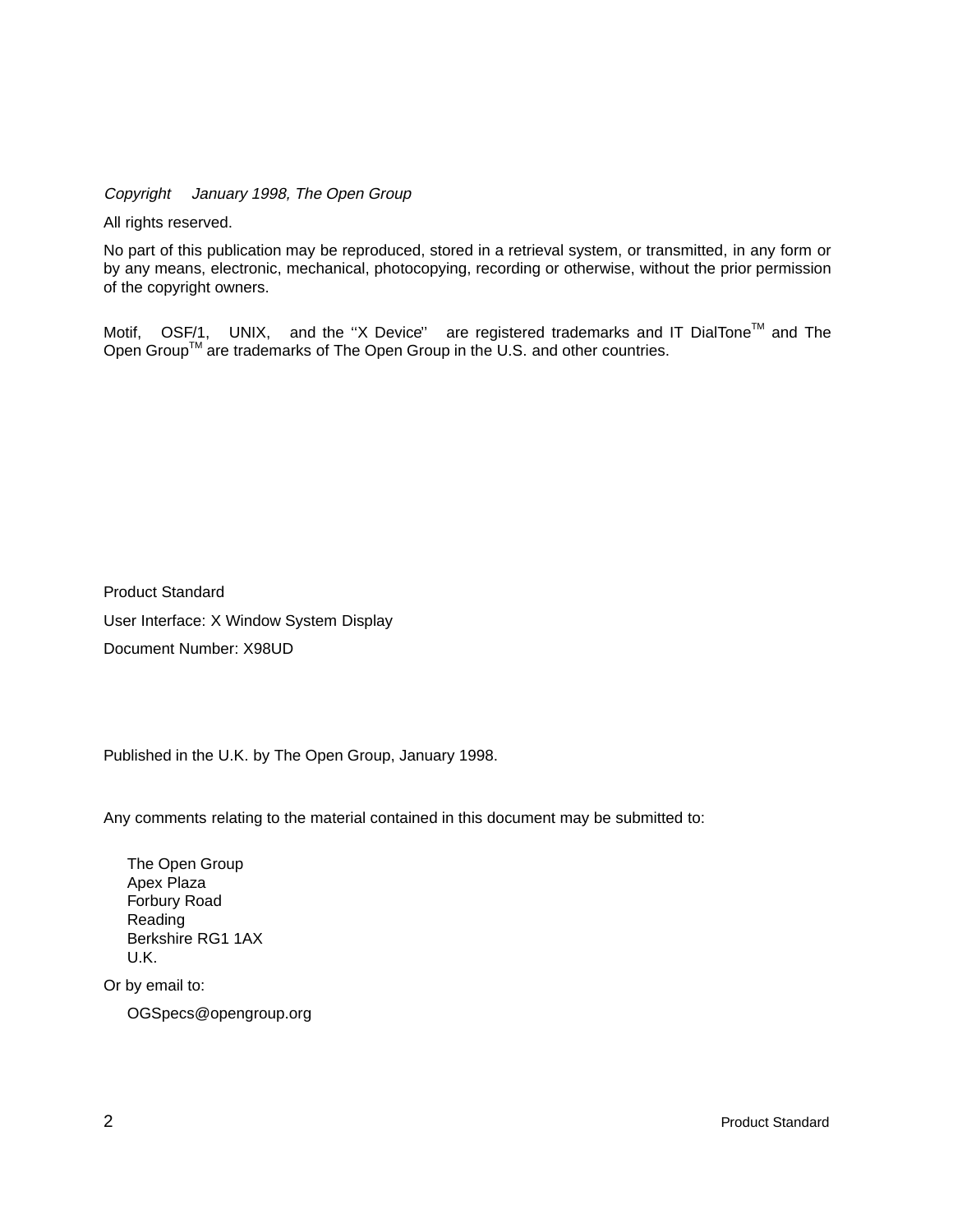# **Product Standard \_\_\_\_\_\_\_\_\_\_\_\_\_\_\_\_\_\_\_\_\_\_\_\_\_\_\_\_\_\_\_\_\_\_\_\_\_\_\_\_\_\_\_\_\_\_\_\_\_\_\_\_**

#### **NAME**

X Window System Display

# **LABEL FOR LOGO**

No label.

#### **DESCRIPTION**

This Product Standard provides user interface display services (as a server) for multiple client applications on a network of processors. It employs the X Protocol and is aligned with X11 Release 4 and X11 Release 5 of the X Window System.

**\_\_\_\_\_\_\_\_\_\_\_\_\_\_\_\_\_\_\_\_\_\_\_\_\_\_\_\_\_\_\_\_\_\_\_\_\_\_\_\_\_\_\_\_\_\_\_\_\_\_\_\_**

#### **CONFORMANCE REQUIREMENTS**

#### **Human-Computer Interface**

Not applicable.

#### **Portability Interface**

Not applicable.

#### **Programming Language Environment**

Not applicable.

#### **Interoperability**

• Data Interchange Formats

Products conforming to the X Window System Display Product Standard shall be able to process font names that follow the conventions defined in the X Window System File Formats and Application Conventions Specification<sup>1</sup>, Chapters 8 to 11,  $X$  Logical Font Description (XLFD).

Products conforming to the X Window System Display Product Standard Definition may optionally support the import of fonts generated externally in the format specified in the X Window System File Formats and Application Conventions Specification, Chapter 13, Bitmap Distribution Format (BDF).

\_\_\_\_\_\_\_\_\_\_\_\_\_\_\_\_\_\_

<sup>1.</sup> CAE Specification, August 1991, Window Management: X Window System File Formats and Application Conventions (ISBN: 1-872630-15-4, C170).